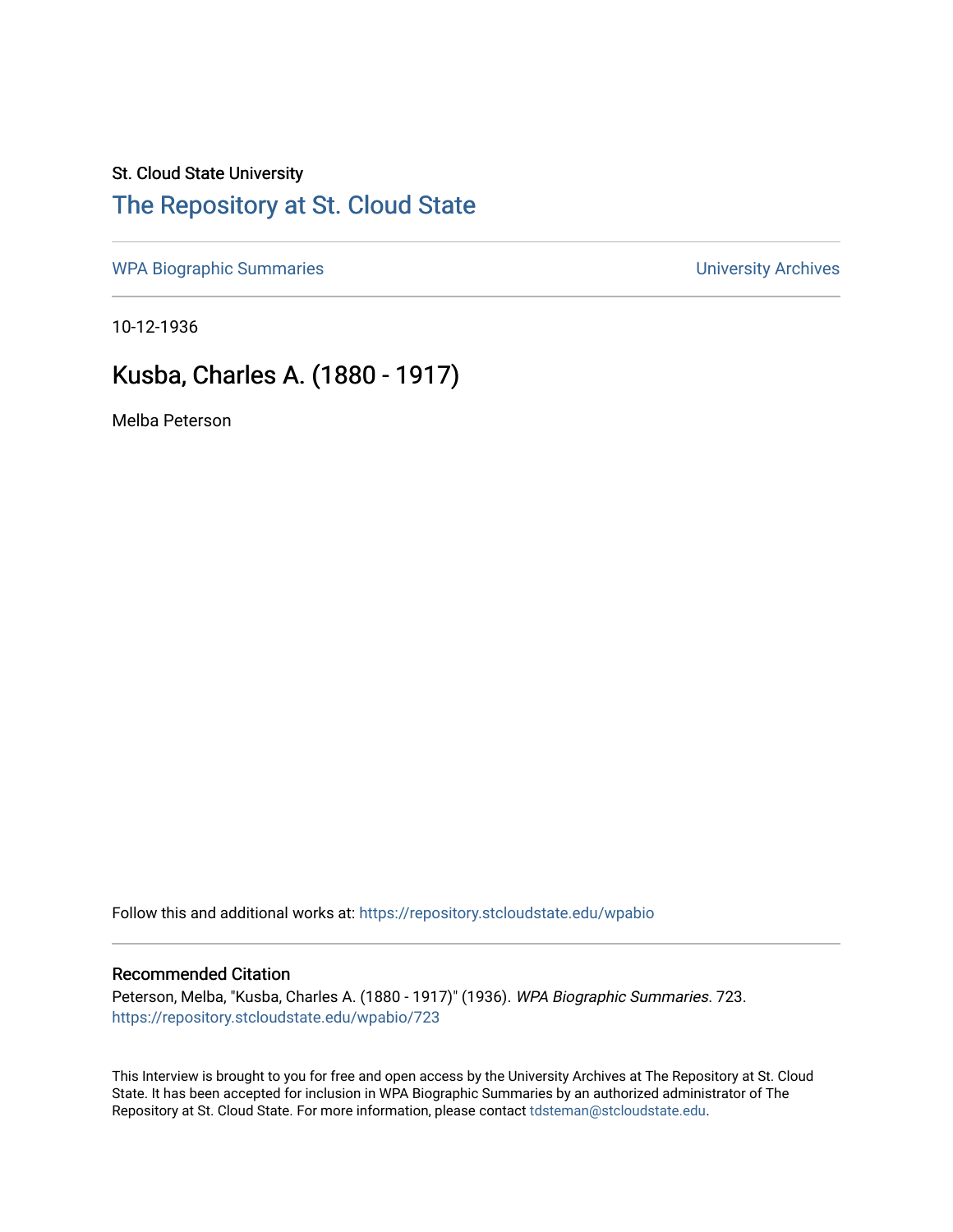#### KUSBA, CHARLES A.

File No.  $B-751$ 

Charles A. Kusba was born in Raymond township. Stearns County. on November 24, 1880. He was the son of Joseph Kusba, Sr. and Anna (Sladky) Kusba.

In 1885, they moved into Sauk Centre, where he graduated from high school in 1898. During the summer he worked for Edward P. Bornum. editor of the newspaper known as the "Avalanche," but that fall he left for Moorhead, where he continued his newspaper work.

He then went to Green Bay, Wisconsin and then to Burlington, Iowa. From there he went to Galesburg, Illinois.

Later he secured a position with a paper at Los Angeles. While there he was the victim of a severe attack of rheumatism. From there he went to San Diego. California where he contracted tuberculosis of the lungs from an associate which later caused his death. When he discovered this he took up publicity work for a water supply company which kept him out-of-doors. He then went to Honolulu to regain his health.

In 1915, he returned to Sauk Centre where he was made the local editor of the "Herald."

He was a member of Saint Paul's Catholic Church. He died on April 5, 1917.

> Interviewed: Mrs. Peglow & J. Miller Date: October 12, 1936 By: Melba Peterson

Publication Granted